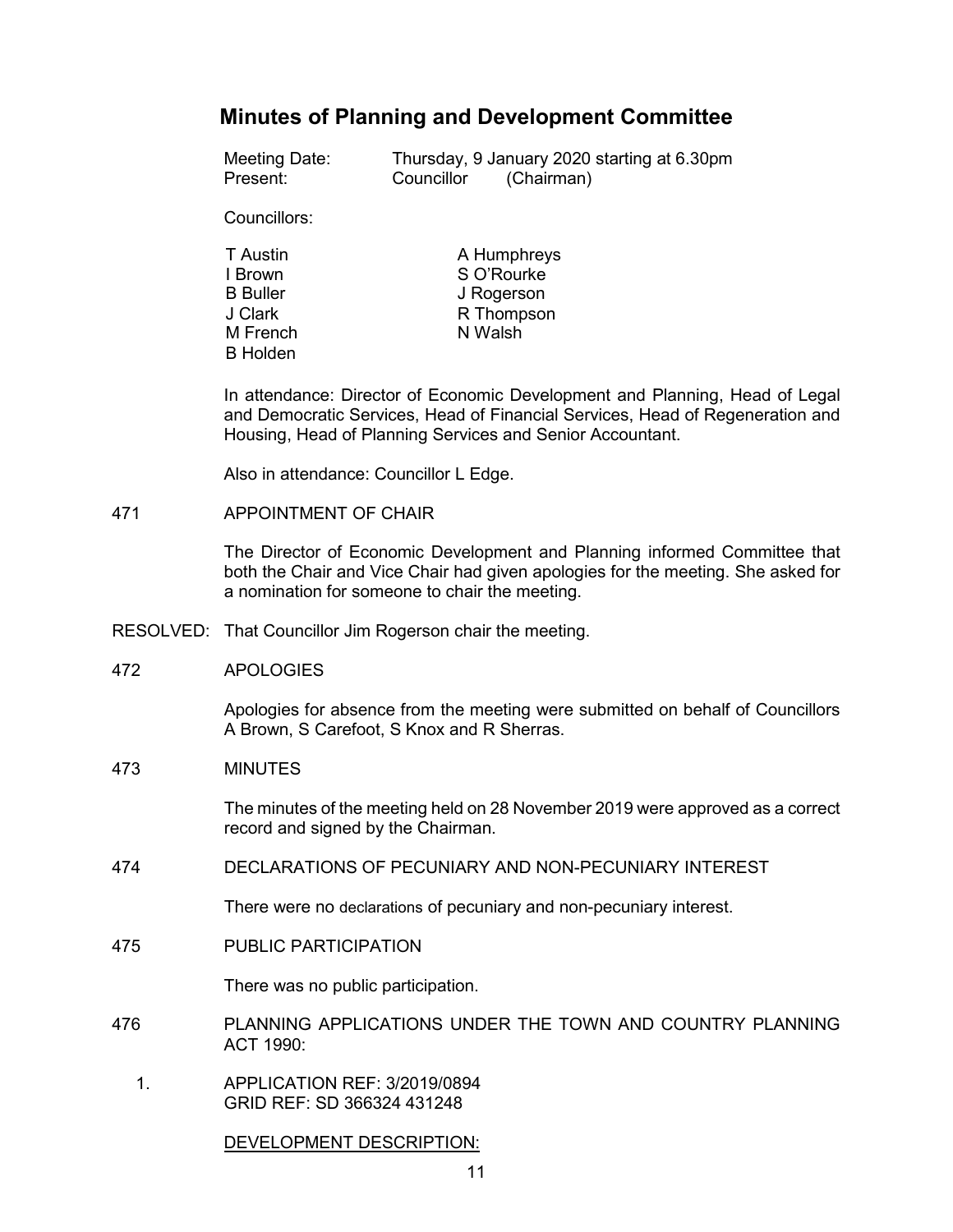CHANGE OF USE OF AGRICULTURAL LAND FOR THE SITING OF 12 HOLIDAY LODGES, ASSOCIATED SITE OFFICE/RECEPTION AND CAR PARKING AREA AT PENDLE VIEW PRIMROSE LANE MELLOR BB2 7EQ

The Head of Planning Services reported on three additional objections from residents who had already commented on this application. The following additional point of objection was raised.

• The planning officer's site visit was undertaken during summer months. The land is now saturated and is excessively wet.

The land is classified as a minor development proposal and there is no statutory requirement to consult with the Lead Local Flood Authority (LLFA) on this application. The application site is not identified as an area susceptible to surface water flooding and should the applicant intend to carry out any works to the watercourse located along the eastern and southern boundary of the site, then they will first need to obtain land drainage consent from Lancashire County Council.

APPROVED subject to the following conditions:

#### *Timings and Commencement*

1. The development must be begun not later than the expiration of three years beginning with the date of this permission.

REASON: Required to be imposed by Section 51 of the Planning and Compulsory Purchase Act 2004.

#### *Matters of Design*

2. Unless explicitly required by condition within this consent, the development hereby permitted shall be carried out in complete accordance with the proposals as detailed on drawing ref.

Location Plan (Monk/924/2694/02B) amended 10.12.2019 Existing and Proposed Site Plans. Proposed Bin Store Plan and Elevations. (Monk/924/2694/01B) amended 10.12.2019 Modular-Group Specification Serenity (Standard) 1:50 received 09.12.2019 Modular-Group Specification Serenity (Reverse) 1:50 received 09.12.2019 Modular-Group Specification Opulence (Elevations) 1:50 Modular-Group Specification Opulence (Floor Plan) 1:50

REASON: For the avoidance of doubt since the proposal was the subject of agreed design improvements/amendments and to clarify which plans are relevant to the consent.

3. No more than twelve (no.1-12) holiday lodges shall be stationed at any one time on the site as defined in red on this application. The external facing materials of the lodges, detailed on the approved plans, shall be used and no others substituted.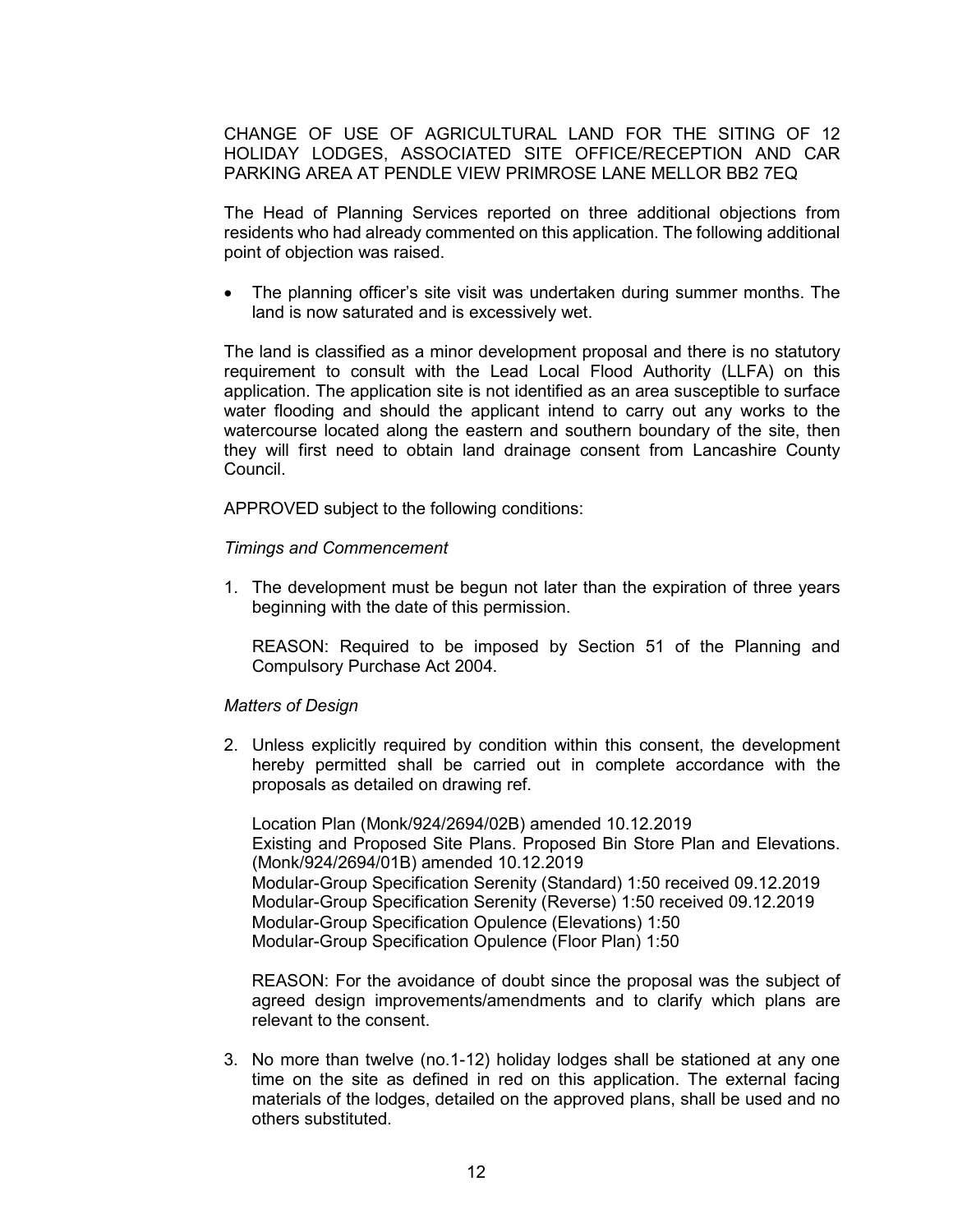REASON: To ensure that the materials to be used are appropriate to the locality.

4. The approved bin store facilities shall be made available for use before the development hereby approved is first brought into use and retained thereafter.

REASON: To ensure the provision of satisfactory facilities for the storage of refuse and recycling and in the interest of visual amenity.

#### *Further Control over Development*

5. Each holiday lodge hereby approved shall not be let to or occupied by the owner, any one person or group of persons for a combined total period exceeding 28 days in any one calendar year and in any event shall not be used as a unit of permanent accommodation or any individual(s) sole place of residence.

The owner shall maintain a register of all guests of each lodge hereby approved at all times and shall be made available for inspection by the Local Planning Authority on request.

For the avoidance of doubt the register shall contain the name and address of the owner and the main guest who made the booking together with dates of occupation.

REASON: The permission relates to the provision of holiday lodge accommodation. The condition is necessary to define the scope of the permission hereby approved and to ensure that the development promotes sustainable tourism and contributes to the area's economy.

6. The office/reception lodge shown on the approved plans (Monk/924/2694/02B) shall be used solely as a site office/reception area in association with the 12 holiday lodges hereby approved. For the avoidance of doubt this building shall not be used as a holiday lodge.

REASON: The proposed facility relates to the operation of the business and is essential in respect of the management of the 12 adjacent holiday lodges.

#### *Landscape and Ecology*

7. The development hereby permitted shall be carried out in complete compliance with the recommendations of the Ecological Appraisal by Envirotech (ref. 5892) that was submitted with the application.

REASON: To ensure that no species/habitat protected by the Wildlife and Countryside Act 1981 are destroyed or harmed.

8. Prior to the installation of any external lighting at the site full details shall have been submitted to, and approved in writing by, the Local Planning Authority.

The details shall include the location, intensity of lighting, type of application and direction. The details shall include the light mitigation measures designed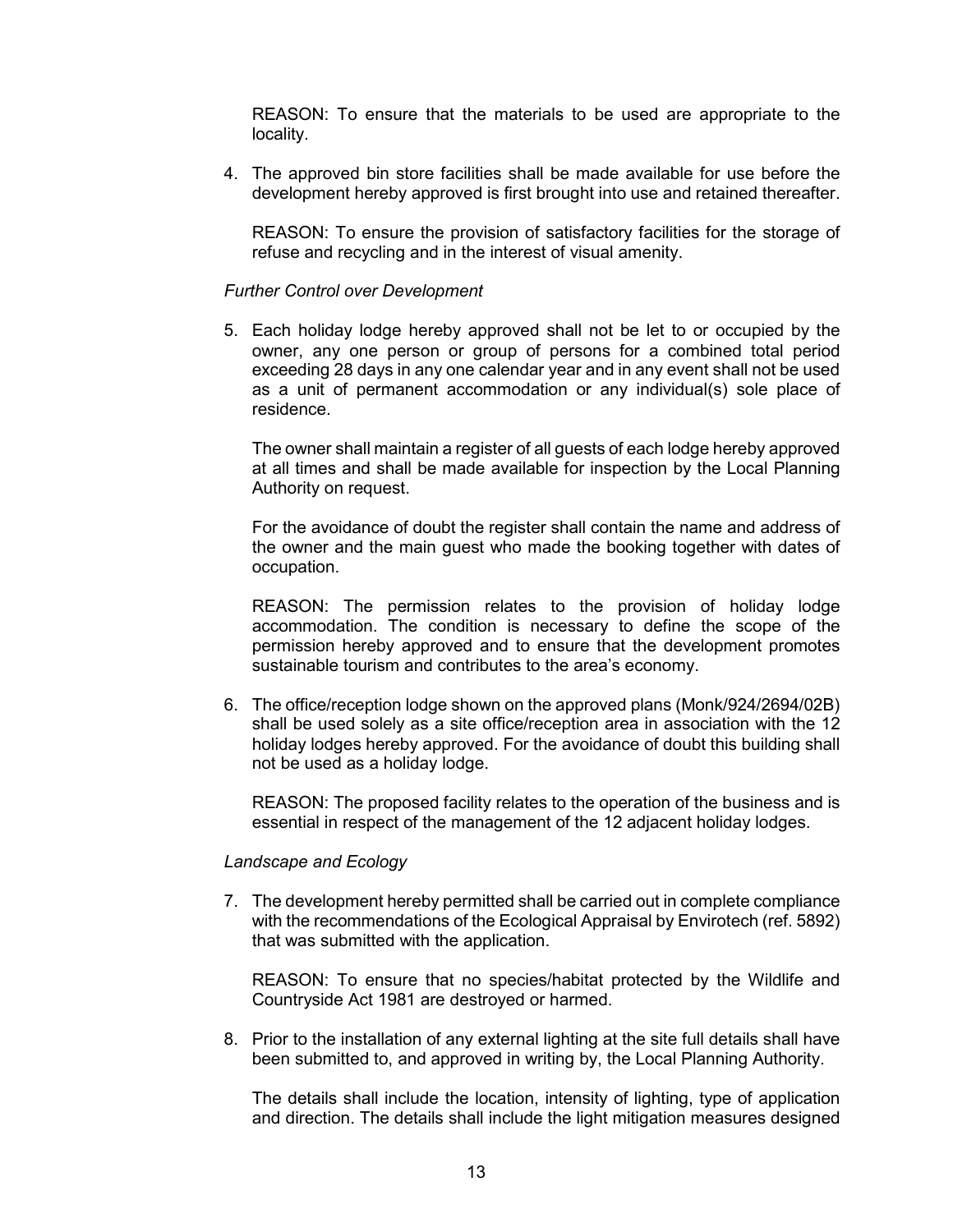to reduce the impact of artificial lighting on protected species and/ or species of conservation concern.

The lighting shall thereafter be installed in accordance with the approved details.

REASON: In order to reduce the harmful impact of artificial lighting on the natural foraging/roosting/nesting behaviour of a protected/species of conservation concern and in the interests of the visual amenities of the area.

9. A scheme for the landscaping of the development shall be submitted prior to the commencement of the development. These details shall indicate the types and numbers of trees to be retained and the types and numbers of trees shrubs to be planted, their distribution on site, those areas to be seeded, paved or hard landscaped (including full details of the colour, form and texture); and detail any changes of ground level or landform, proposed finished levels, means of enclosure, minor artefacts and structures.

 The agreed protection measures shall be put in place and maintained during the construction period of the development.

 All hard and soft landscape works shall be carried out in accordance with the approved details within the first planting and seeding seasons following the occupation of any buildings or the completion of the development, whichever is the sooner, and any trees or plants which within a period of 5 years from the completion of the development die, are removed or become seriously damaged or diseased shall be replaced in the next planting season with others of similar size and species.

REASON: To ensure that a satisfactory landscaping scheme for the development is carried out to mitigate the impact of the development and secure a high-quality design.

10. Before the development commences the removal and disposal of Himalayan Balsam shall be undertaken at the site in strict accordance with the letter from Envirotech (ref.5892) dated 02 September 2019. REASON: To ensure that there is no risk of further spread of a non-native plant species and to ensure that there are no residue non-native plant species parts remaining.

### *Highway Safety*

11. Prior to the commencement of the development a scheme for the construction of the site access shall have been submitted to, and approved in writing by, the Local Planning Authority.

The site access shall thereafter be constructed in accordance with the approved details before the holiday lodges hereby approved are first brought into use.

REASON: In order to satisfy the Local Planning Authority and Highway Authority that the final details of the highway scheme/works are acceptable before work commences on site.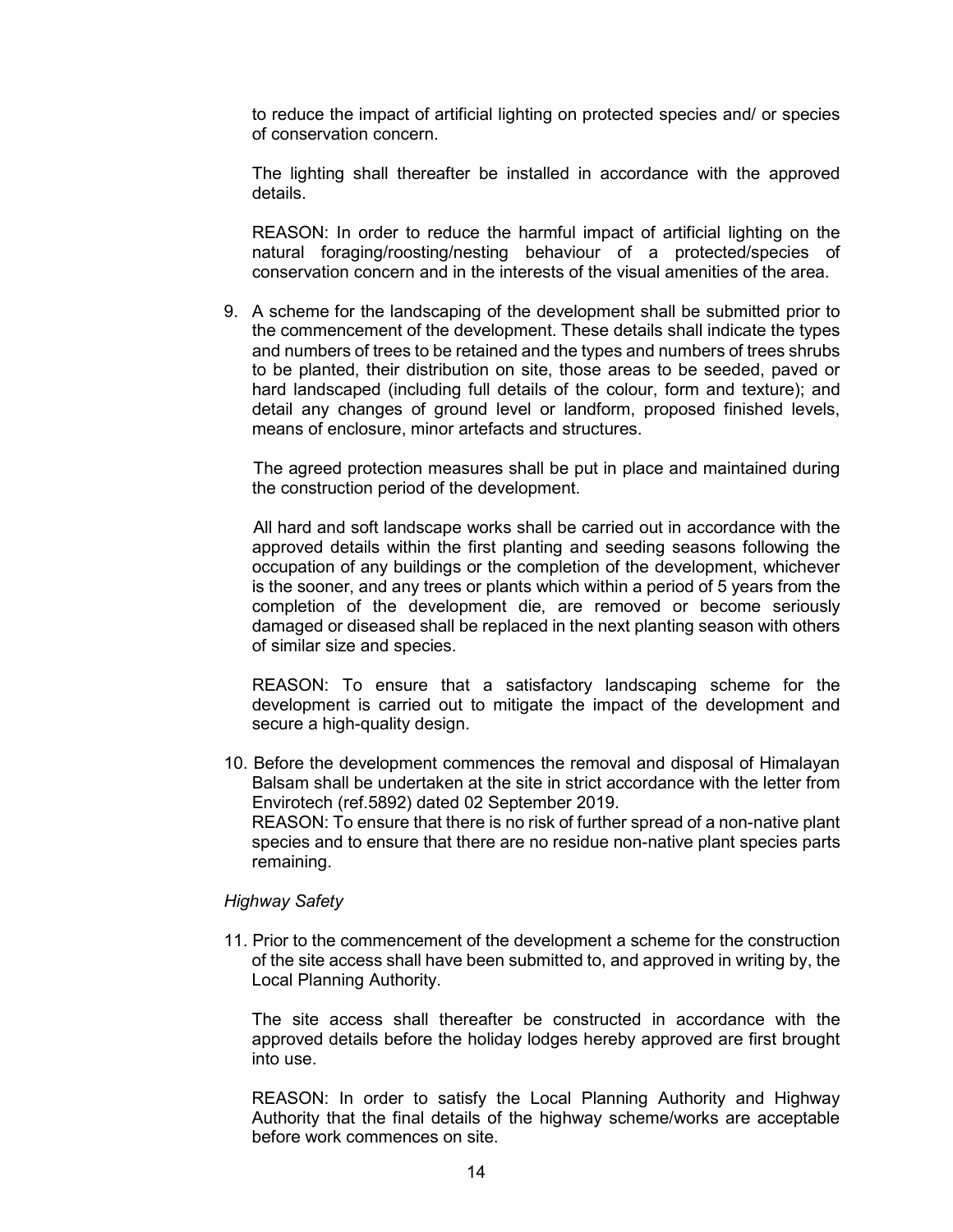12. The car parking and manoeuvring areas, detailed on the approved plans, shall be marked out in accordance with the approved plan before the holiday lodges hereby approved are first brought into use. The car parking and manoeuvring areas shall be permanently maintained as such thereafter.

REASON: To ensure adequate parking is available within the site

13. Before the access is used for vehicular purposes, any gateposts erected at the access shall be positioned 10m behind the edge of the carriageway. The gates shall open away from the highway.

REASON: To permit vehicles to pull clear of the carriageway when entering and exiting the site and to ensure the swing of the gates do not affect the availability for a car to wait off road.

14. For the full period of construction, facilities shall be available on site for the cleaning of the wheels of vehicles leaving the site and such equipment shall be used as necessary to prevent mud and stones being carried onto the highway. The roads adjacent to the site shall be mechanically swept as required during the full construction period.

REASON: To prevent stones and mud being carried onto the public highway to the detriment of road safety.

- 15. No development shall take place, including any works of demolition, until a construction method statement has been submitted to and approved in writing by the Local Planning Authority. The approved statement shall be adhered to throughout the construction period. It shall provide for:
	- I) The parking of vehicles of site operatives and visitors
	- ii) The loading and unloading of plant and materials
	- iii) Details of working hours
	- iv) Routing of delivery vehicles to/from site

REASON: In the interests of protecting residential amenity from noise and disturbance and to ensure the safe operation of the Highway during the construction phase of the development.

16. Before the access is used for vehicular purposes, the part of the access extending from the highway boundary (Primrose Lane) for a minimum distance of 10 metres into the site shall be appropriately paved in tarmacadam.

REASON: To prevent loose surface material from being carried on to the public highway thus causing a potential source of danger to other road users.

#### *Residential Amenity*

17. Notwithstanding the site Management Plan prior to the first use of the lodges hereby approved, an updated management plan shall be submitted to and approved in writing by the Local Planning Authority. The updated plan shall detail the location that the emergency contact details will be displayed at all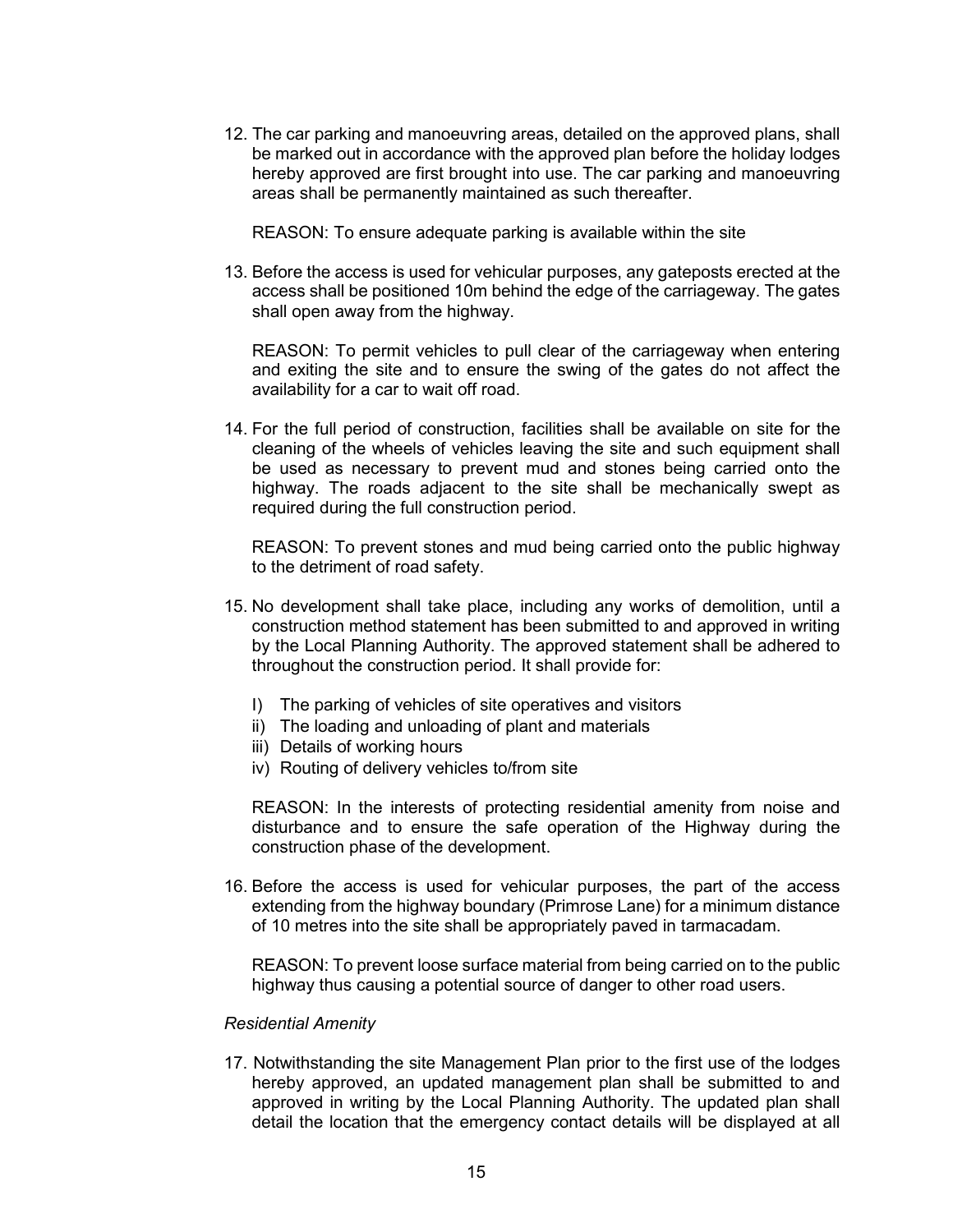times. The site thereafter shall be be operated in strict accordance with the approved Site Management Plan at all times.

REASON: To ensure the site is managed to a high standard and to protect both the neighbours' amenities and guests within the lodges.

### *Drainage and Flooding*

18. Foul and surface water shall be drained on separate systems.

REASON: To secure proper drainage and to manage the risk of flooding and pollution.

(Mr Colborn spoke against the above application)

(Councillor N Walsh left the meeting at 7.10pm)

### 477 APPLICATIONS WITHDRAWN

| <b>App No</b> | <b>Proposal</b>                                                                                                                                                                                               | Location                                                            |
|---------------|---------------------------------------------------------------------------------------------------------------------------------------------------------------------------------------------------------------|---------------------------------------------------------------------|
| 3/2019/0752   | Construction of first floor extension<br>over existing flat roof.                                                                                                                                             | Roefield Leisure Centre<br><b>Edisford Road</b><br>Clitheroe        |
| 3/2019/0922   | <b>Listed Building Consent;</b><br>Construction of first floor extension<br>over existing flat roof.                                                                                                          | <b>Roefield Leisure Centre</b><br><b>Edisford Road</b><br>Clitheroe |
| 3/2019/0795   | Extension to dwelling to form<br>porch, new window opening and<br>new roof light and construction of<br>detached two storey workshop with<br>office over                                                      | New Elmridge Farm<br>Gib Hey Lane<br>Chipping                       |
| 3/2019/1005   | Proposed change of use of part of<br>the B8 storage building, to provide<br>office (B1) accommodation<br>including external alterations to the<br>building and demolition of the<br>existing office building. | New Garage<br><b>Mitton Road</b><br>Whalley                         |
| 3/2019/0949   | Single storey extension to rear                                                                                                                                                                               | 17 St Peters Close<br>Clayton le Dale                               |
| 3/2019/0887   | Erection of a garage and store                                                                                                                                                                                | <b>Shepherds View</b><br>Skipton Road, Gisburn                      |

### 478 APPEALS UPDATE

| <b>Application</b> | <b>Date</b>       | <b>Site Address</b>       | Type of          | Costs      | Date of           | <b>Progress</b> |
|--------------------|-------------------|---------------------------|------------------|------------|-------------------|-----------------|
| No and             | Received/         |                           | <b>Appeal</b>    | <u>App</u> | Inquiry or        |                 |
| reason for         | <b>Appeal</b>     |                           | <b>Procedure</b> | received   | <b>Hearing if</b> |                 |
| <u>appeal</u>      | <b>Start Date</b> |                           |                  |            | applicable        |                 |
| 3/2018/0474        | 09/07/2019        | <b>Great Mitton Hall</b>  | <b>WR</b>        |            |                   | part<br>Appeal  |
| R of pp            |                   | <b>Mitton Road Mitton</b> |                  |            |                   | allowed/part    |
|                    |                   | BB7 9PQ                   |                  |            |                   | dismissed       |
|                    |                   |                           |                  |            |                   | 25/11/2019      |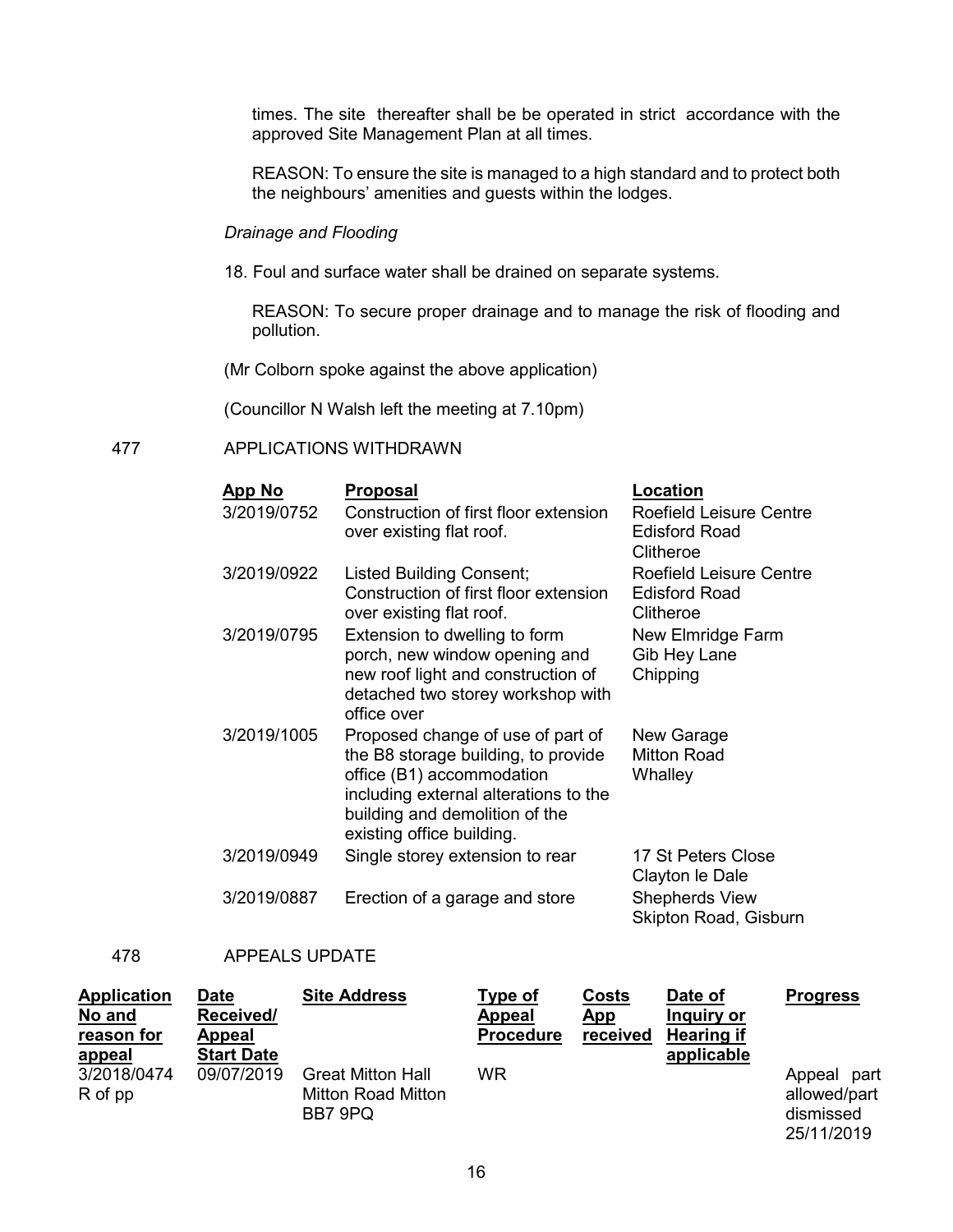| <b>Application</b><br>No and<br>reason for<br>appeal | <b>Date</b><br>Received/<br><b>Appeal</b><br><b>Start Date</b> | <b>Site Address</b>                                                              | <u>Type of</u><br><b>Appeal</b><br><b>Procedure</b> | <b>Costs</b><br><u>App</u><br>received | Date of<br><u>Inquiry or</u><br><b>Hearing if</b><br>applicable | <b>Progress</b>                                        |
|------------------------------------------------------|----------------------------------------------------------------|----------------------------------------------------------------------------------|-----------------------------------------------------|----------------------------------------|-----------------------------------------------------------------|--------------------------------------------------------|
| 3/2018/0468<br>R of LBC                              | 09/07/2019                                                     | <b>Great Mitton Hall</b><br><b>Mitton Road Mitton</b><br>BB7 9PQ                 | <b>WR</b>                                           |                                        |                                                                 | Appeal part<br>allowed/part<br>dismissed<br>25/11/2019 |
| 3/2018/0582<br>R of<br>permission in<br>principle    | 21/05/2019                                                     | Land to the south of<br>Chatburn Old Rd<br>Chatburn                              | Changed to<br>Hearing<br>Procedure                  |                                        | 8/10/2019<br>10.00am<br>Cttee Rm 1                              | Awaiting<br>Decision                                   |
| 3/2018/1076<br>R of pp                               | 16/07/2019                                                     | Sabden House<br><b>Wesley Street</b><br>Sabden                                   | <b>WR</b>                                           |                                        |                                                                 | Appeal<br>dismissed<br>28/11/2019                      |
| 3/2018/1006<br>R of LBC                              | 16/07/2019                                                     | Sabden House<br><b>Wesley Street</b><br>Sabden                                   | <b>WR</b>                                           |                                        |                                                                 | Appeal<br>dismissed<br>28/11/2019                      |
| 3/2018/0507<br>R of outline<br>PP                    | 24/09/2019                                                     | Land adj John Smith<br><b>Playing Field</b><br><b>Chaigley Road</b><br>Longridge | Hearing                                             |                                        | 10/12/2019<br>meeting<br>room level D                           | Awaiting<br>Decision                                   |
| 3/2018/0685<br>R of pp                               | 17/09/2019                                                     | Land off Whalley Rd<br><b>Hurst Green</b><br>(Adj Reed Deep)                     | <b>WR</b>                                           |                                        |                                                                 | Appeal<br><b>Dismissed</b><br>26/11/2019               |
| 3/2019/0497<br>R of pp                               | 29/10/2019                                                     | <b>DJP Domestic</b><br>Appliances Ltd<br>1-3 King Lane<br>Clitheroe              | CAS                                                 |                                        |                                                                 | Awaiting<br>Decision                                   |
| 3/2019/0040<br>R of PIP                              | 26/09/2019                                                     | Land at Kingsmill<br>Avenue Whalley                                              | <b>WR</b>                                           |                                        |                                                                 | Awaiting<br>Decision                                   |
| 3/2019/0390<br>R of Prior<br>Approval                | 26/09/2019                                                     | <b>Dutton Manor Mill</b><br><b>Clitheroe Road</b><br>Dutton                      | <b>WR</b>                                           |                                        |                                                                 | Awaiting<br>Decision                                   |
| 3/2019/0479<br>R                                     | 19/11/2019                                                     | 1 Willow Avenue<br>Whalley                                                       | <b>HAS</b>                                          |                                        |                                                                 | Awaiting<br>Decision                                   |
| 3/2019/0554                                          | 11/11/2019                                                     | <b>Three Millstones Inn</b><br><b>Waddington Rd</b><br><b>West Bradford</b>      | <b>WR</b>                                           |                                        |                                                                 | <b>Statement</b><br>due<br>16/12/2019                  |
| 3/2019/0698<br>R                                     | Awaiting<br>start date<br>from PINS                            | Wilkinsons<br>Farmhouse<br>Simonstone Lane<br>Simonstone                         | WR (to be<br>confirmed<br>by PINS)                  |                                        |                                                                 |                                                        |
| 3/2019/0698<br>R                                     | Awaiting<br>start date<br>from PINS                            | Land at<br><b>Hawthorne Place</b><br>Clitheroe                                   | WR (to be<br>confirmed<br>by PINS)                  |                                        |                                                                 |                                                        |
| 3/2018/0246<br>R<br>(Enforcement<br>appeal)          | 05/12/2019                                                     | 12 Poplar Drive<br>Longridge                                                     | <b>WR</b>                                           |                                        |                                                                 | Statement<br>due<br>16/01/2020                         |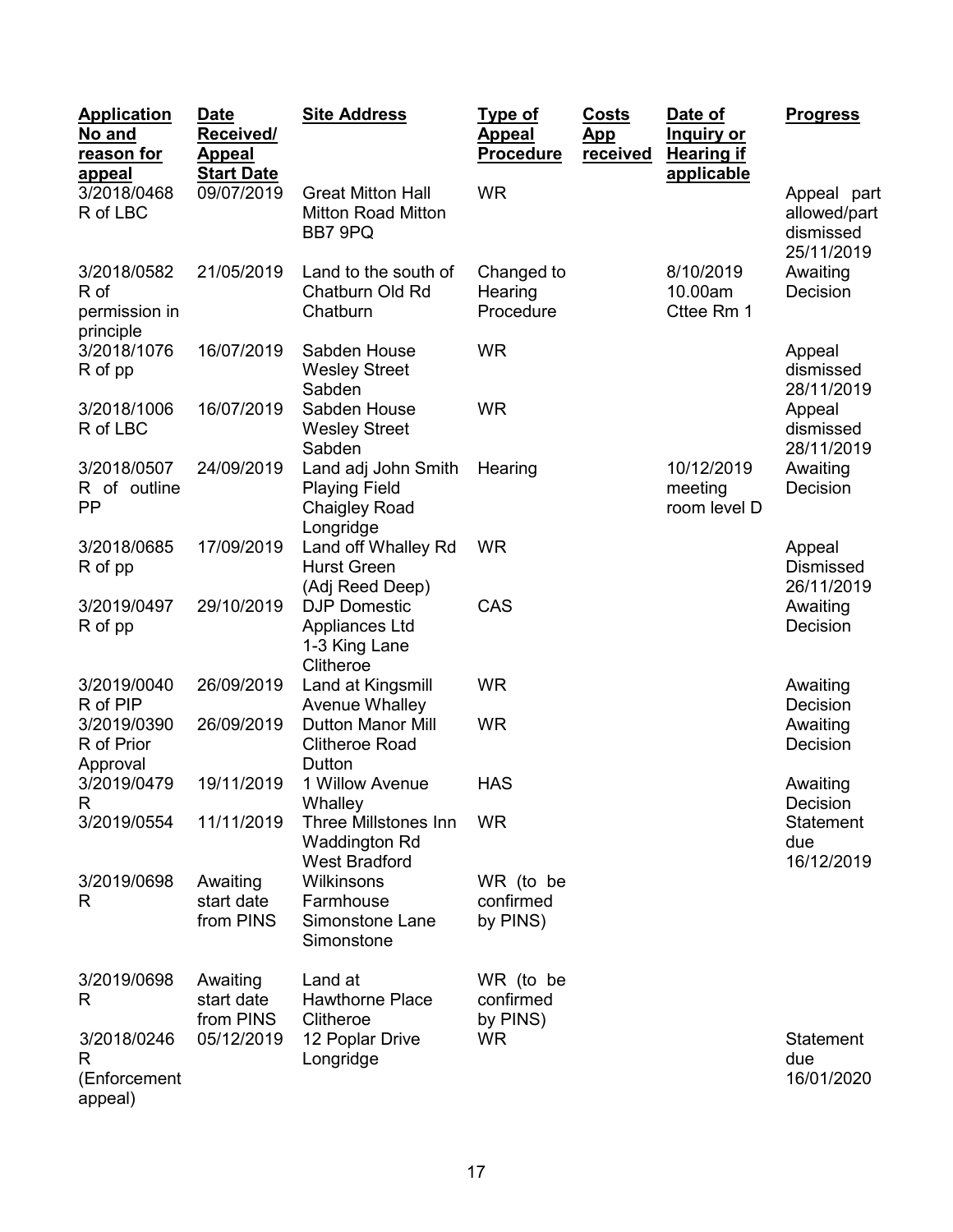| <b>Application</b><br>No and<br>reason for<br><u>appeal</u> | <b>Date</b><br>Received/<br><b>Appeal</b><br><b>Start Date</b> | <b>Site Address</b>                          | Type of<br><b>Appeal</b><br><b>Procedure</b> | <b>Costs</b><br><u>App</u><br>received | Date of<br>Inquiry or<br><b>Hearing if</b><br>applicable | <b>Progress</b> |
|-------------------------------------------------------------|----------------------------------------------------------------|----------------------------------------------|----------------------------------------------|----------------------------------------|----------------------------------------------------------|-----------------|
| 3/2018/0932<br>R                                            | Awaiting<br>start date                                         | <b>Bolton Peel Farm</b><br>Bolton by Bowland | WR (to be<br>confirmed                       |                                        |                                                          |                 |
| (Enforcement<br>appeal)                                     | from PINS                                                      | Road<br>Bolton by Bowland                    | by PINS)                                     |                                        |                                                          |                 |
| 3/2018/1105                                                 | Awaiting                                                       | Higher College Fm                            | Hearing (to                                  |                                        |                                                          |                 |
| R                                                           | start date<br>from PINS                                        | Lower Road<br>Longridge                      | be<br>confirmed                              |                                        |                                                          |                 |
|                                                             |                                                                |                                              | by PINS                                      |                                        |                                                          |                 |

#### 479 REVISED CAPITAL PROGRAMME 2019/2020

The Director of Resources submitted a report seeking Committee's approval of the revised capital programme for the current financial year for this Committee. There was a total approved budget for this Committee's capital programme of three schemes of £365,840. Each of these schemes in the capital programme had been discussed with budget holders and the programme had been revised to reflect their progress and estimated full year expenditure. Following this review, the revised estimate showed a reduction of £40,920 from the total approved budget. The reasons for this were given.

- Replacement of plotter/copier in the planning section this scheme is on hold awaiting the outcome of the wider process review in the planning section. The changed plotting/copying requirements in the planning section will be considered alongside the wider review. As a result this scheme will not be completed in year. It is recommended that the £14,500 scheme is moved into the 2020/21 financial year and the 2019/20 revised estimate is nil.
- Introduction of planning portal link to the planning application system and planning system update. This scheme was on hold awaiting the outcome of the wider process review in the planning section. The current elements included in this capital scheme need to be compatible with the functionality of the planning system going forward and may change as a result of the wider process review. As a result this scheme would not be completed in year. It was recommended that the £26,420 budget for this scheme was moved into the 2020/21 financial year and the 2019/20 revised estimate is nil.
- RESOLVED: That Committee approve the 2019/20 revised estimate of £324,920 for this Committee's capital programme and approve the moving of the following capital budgets from 2019/20 to 2020/21:
	- Replacement of plotter copier in the planning section £14,500
	- Introduction of planning portal link to the planning application system and planning system update - £26,420

#### 480 REVISED REVENUE BUDGET 2019/2020

The Director of Resources submitted a report outlining the revised revenue budget for 2019/20 for this Committee. Members were reminded that at this time of year the estimates were revised for the current financial year in order to predict the likely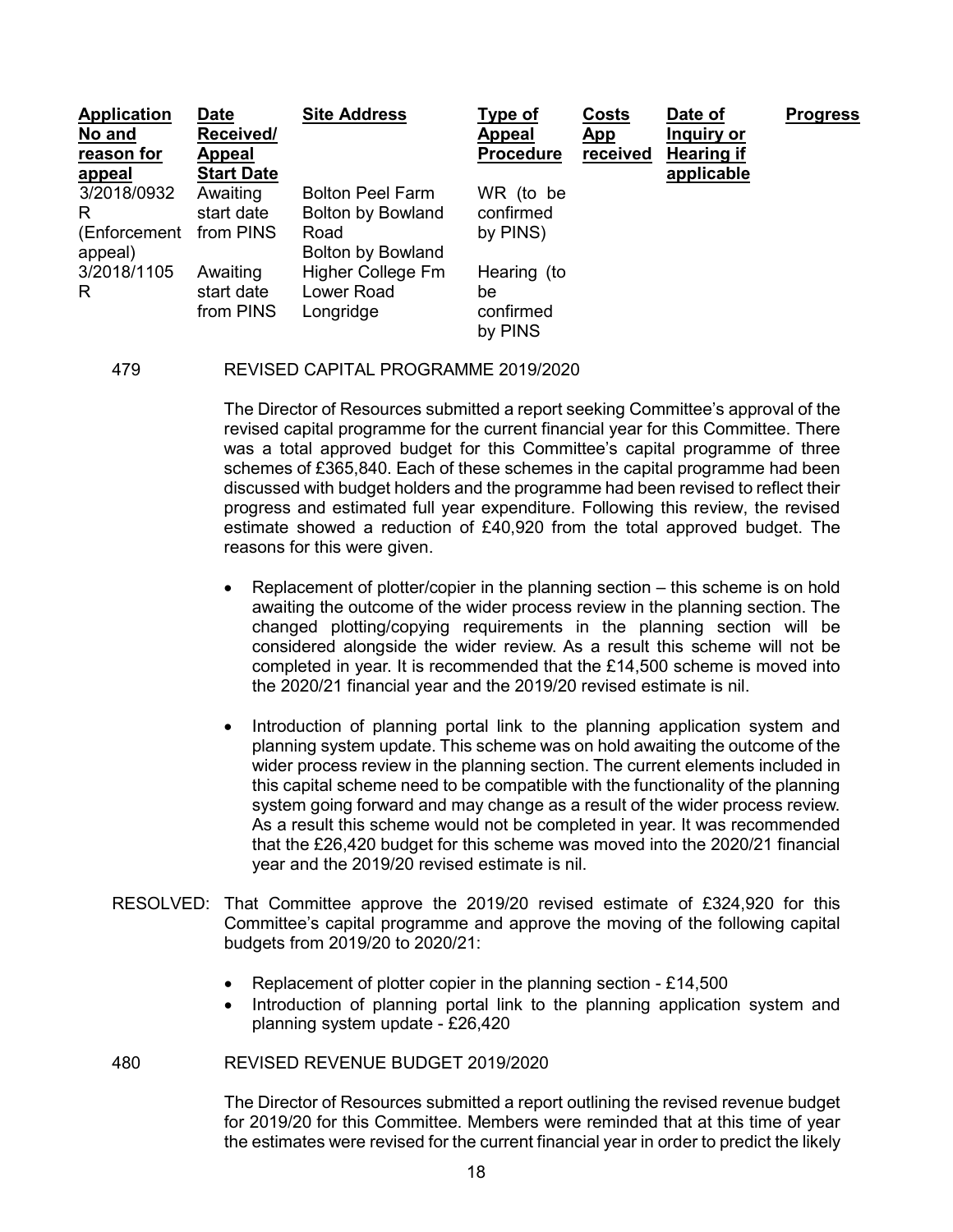outturn. This also assists in preparing the original estimates for the coming financial year.

The original budget for 2019/20 included provision for pay increases at 3% and price increases at 2%. As well as using data on past performance, there had been detailed discussions with budget holders and Heads of Service on past service provision and on future plans which played an integral part in the budget setting process. Committee were informed that the revised budget for 2019/20 showed in increase in net expenditure of £10,400 more than the original estimate after allowing for transfers to and from earmarked reserves.

A comparison between the original and revised budgets for each cost centre was included for Committee's information and the significant variances were highlighted.

- RESOLVED: That Committee agree the revenue revised estimate for 2019/20.
- 481 ORIGINAL REVENUE BUDGET 2020/21

The Director of Resources submitted a report asking Committee to agree the draft revenue budget for 2020/21 for this Committee for consideration at Special Policy and Finance Committee.

With regard to the Council's overall financial position, she reminded Members that in September the four-year budget forecast had predicted the following budget gaps; £0k in 2020/21, £372k in 2021/22, £410k in 2022/23 after allowing for the use of general fund balances.

She also reminded Members that 2019/20 was the final year of the multi-year grant settlement from the Government. The Government had also announced a delay to the implementation of 75% business rate retention and the Fair Funding Review until April 2021.

On 20 December 2019 the Government announced the provisional financial settlement; for Ribble Valley this would mean

- A Business Rate Baseline of £1,354,393
- Our negative Revenue Support grant will be reset to zero
- New Homes Bonus allocation of £1,758,302
- Rural Services Delivery Grant of £107,921
- Revocation of the Lancashire 75% Business Rate Pilot but designation of a new Lancashire 50% Business Rate Pool

The Budget Working Group would continue to meet over the coming weeks and they would ultimately make recommendations to Special Policy and Finance Committee on 4 February 2020 in order to achieve a balanced budget.

The proposed fees and charges for 2020/21 had been considered by Committee in October and had been incorporated into the service budgets following in-depth service analysis and meetings between accountants, budget holders, Heads of Service and Management Team. The proposed draft budget was now presented to Members.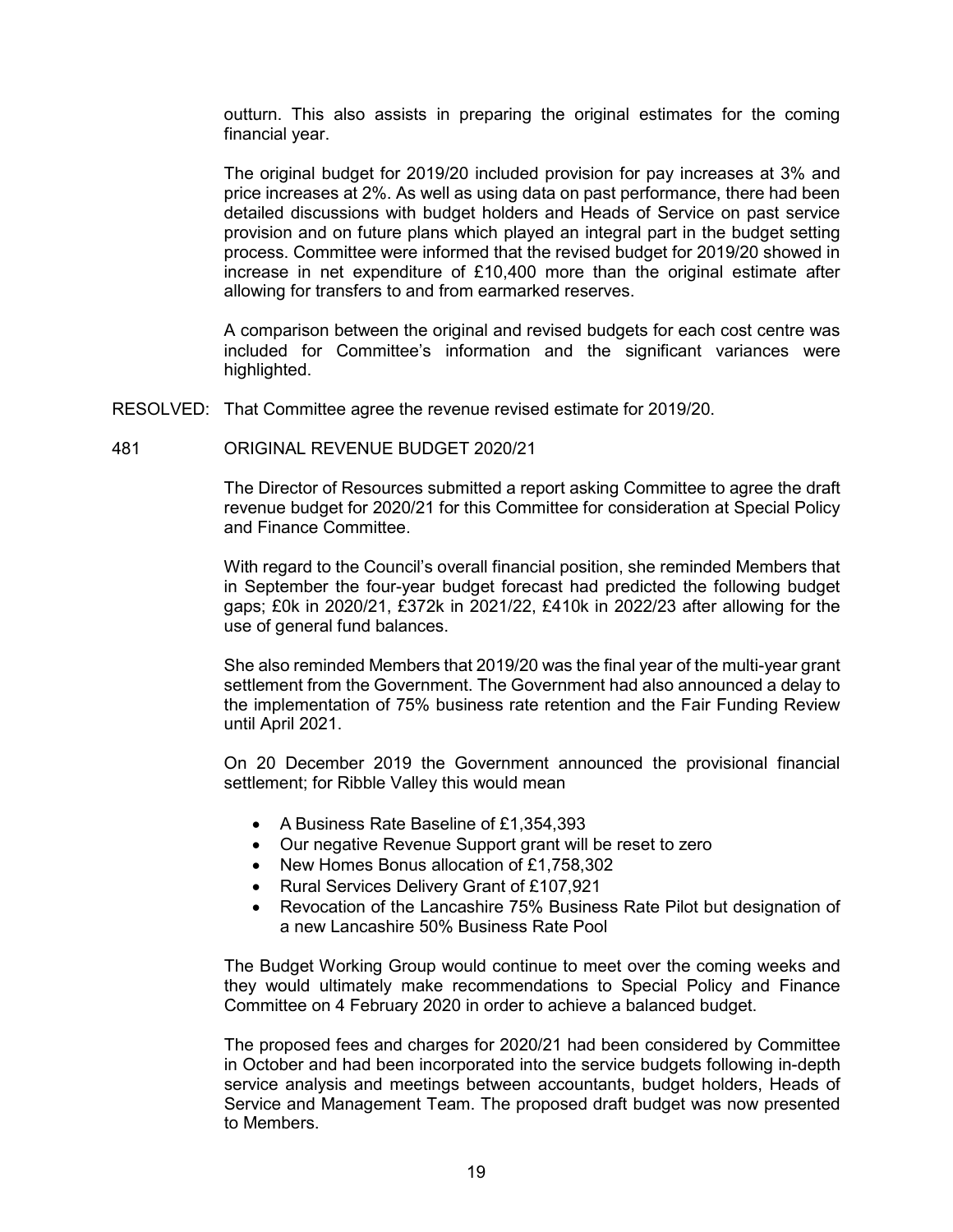Estimates had been prepared on current levels of service allowing for pay increases at 3% and price increases at 2%. The budget for each cost centre within the report was presented individually showing the original estimate, savings, inflation, variations to the standard budgeted inflation, unavoidable changes to service costs, support services and capital charges, which then culminated in the draft original estimate for 2020/21.

The report detailed individual budget areas under this Committee and comments were provided on the main variances.

The draft budget was summarised in two ways; one over the cost of the service provided by the Committee (objective) and the other over the type of expenditure and income (subjective).

The net expenditure for this Committee is estimated to decrease by £1,150 after allowing for associated movements on earmarked reserves. The main reasons for the net increase were summarised for Committee's information. Committee were also informed that this budget did not take into account any expenditure on the local development plan review, which was to be considered in a later agenda item.

- RESOLVED: That Committee agree the revenue original estimate for 2020/21 and submit this to Policy and Finance Committee.
- 482 LOCAL DEVELOPMENT PLAN BUDGET REQUIREMENTS

The Director of Economic Development and Planning submitted a report asking Committee to consider the budget implications for progressing the update of the Local Plan. The report outlined the plan making process and the preparation of key evidence base, some of which would be resourced in-house and some of which would need consultancy input. A budget estimate for each part of the process was outlined for Committee's information. It was estimated that a budget provision of some £300,000 would be necessary to progress and update the Local Plan.

RESOLVED: That Committee note the budget proposals set out in the report and ask Policy and Finance Committee to consider this growth request as part of the Council's annual budget setting process.

### 483 APPEALS

- a) 3/2018/0474 Erection of single storey extension to the south of an existing modern extension to Great Mitton Hall, the reconfiguration of the existing patio and railings, the removal of the pointed archaeological doorway to the southern wall of the modern extension and its replacement with a window, and the repainting of the existing rendered gable to the Hall at Great Mitton Hall, Mitton Road, Mitton BB7 9PQ – part dismissed/part allowed.
- b) 3/2018/0685 Change of use of agricultural land to a site for 8 No Eco holiday lodges and associated parking at Reed Deep, Whalley Road, Hurst Green – appeal dismissed.
- c) 3/2018/1076 Demolition of existing timber framed conservatory and erection of new timber framed conservatory at Sabden House, Wesley Street, Sabden – appeal dismissed.